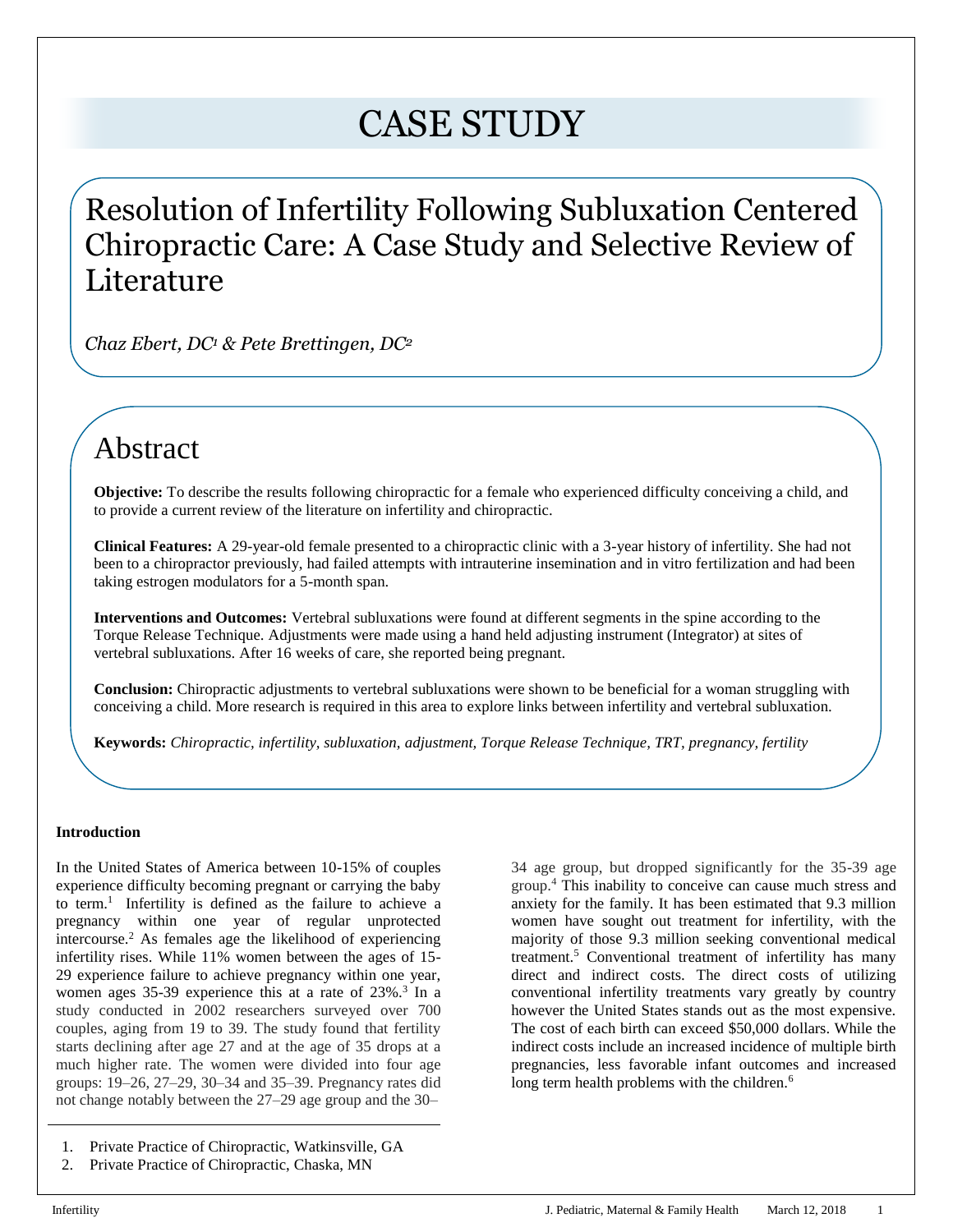There are three objectives of this paper. The first is to review the current research relating infertility to chiropractic. The second objective is to detail chiropractic care in the case of a 29-year-old female struggling with infertility. The third objective is to contribute to the encouragement of further research relating to this issue. This paper will help show the relationship between subluxation based chiropractic care and the improvement of quality of life patients often experience. This paper will also explain the effects the vertebral subluxation has on the human body.

### **Case Report**

### *History*

A 29-year-old female presents with a three-year history of infertility. She had previously been taking the estrogen modulator, clomiphene citrate (Clomid) for a five-month period. She had also attempted in vitro fertilization and intrauterine insemination all with no success of conception. She had been in a major car accident five years previous and reported experiencing 3-4 headaches per week.

#### *Examination*

Physical examination of the patient revealed the following results. The initial exam consisted of thermography, X-rays and a chiropractic exam. Paraspinal thermography was utilized using the Titronics Tytron thermography unit. In a 2004 study this equipment was shown to have very high intraexaminer and interexaminer reliability.<sup>7</sup> This technology records thermal deviations along the spine related to increased or decreased blood flow. When deviations are detected this shows dysfunction in relation to the neuromusculoskeletal system.<sup>8</sup> This was recorded from S1 to L1 and from T1 to C1. Initial scans showed thermal deviations of over 0.5 degrees Celsius at C1, L4 and S1. Deviations between 0.3-0.5 degrees Celsius were found at C2, L3 and L5.

Radiographic images were taken of the lumbar and cervical regions, including an AP lower cervical, AP open mouth, lateral cervical, lateral lumbar and an AP lumbopelvic. view. The radiographs were negative for bony pathology, fracture and infection. Soft tissues were also negative for any pathology. The lateral cervical spine radiograph showed a decreased cervical curve measuring at 1-degree. This was determined by drawing the cervical lordosis lines using OPAL-Chiro technology. All images were taken at 40" source image distance.

The chiropractic exam revealed the following results. While performing the functional leg length a right short leg of  $\frac{1}{4}$ " was present. There was also evidence of heel tension, supination of the feet and taut fibers in the low back. Cervical ranges of motion were within normal limits. Normal limits would be within five degrees of the following numbers; Flexion (50 degrees), extension (60 degrees), left and right rotation (80 degrees) and left and right lateral flexion (45 degrees).<sup>9</sup> Subluxations utilizing the torque release technique protocol were found at C1, Sacrum and L5.

#### *Intervention and Outcome*

The Torque Release technique was utilized with this patient for location of vertebral subluxation. The locations of primary vertebral subluxations were revealed utilizing the 15 indicators of subluxation, to be explained further in the mechanism section. Adjustments were made using an instrument, the Integrator.<sup>10,11</sup> The patient was checked for vertebral subluxations twice a week for two months, approximately 3-5 days apart, per her ability to visit the office.

On the first visit, adjustments were made at the level of C1, S1 and L5 as indicated by the torque release technique protocol. Subsequent visits revealed recurrent subluxations at the C1 and Sacrum levels of the spine. She was compliant with her care plan for two months, receiving three adjustments per visit utilizing the Integrator at levels that were deemed primary subluxations by the TRT protocol. During the course of the two months her complaints of headaches had been resolved, however she had not yet confirmed being pregnant. The adjustment of subluxations occurred for another two months using the same protocol. After which time she had a visit with an obstetrician where an ultrasound was performed confirming her pregnancy. The obstetrician backdated her to being eight weeks gravid. Vertebral subluxations were adjusted throughout the remainder of her pregnancy and she was able to have a successful vaginal birth.

## *Technique and Mechanism*

Chiropractic is based on the philosophical universal premise that an intelligence in all matter continually giving it its properties and actions thus maintaining it in existence. The role of the body is to utilize this universal intelligence and transmit it into an intelligence that the body can use for constructive reasons. If the body cannot transmit universal forces into innate forces, destruction of the body occurs. When the body cannot transmit universal forces into innate forces that is known as a vertebral subluxation.<sup>12</sup> The Association of Chiropractic Colleges defines the subluxation as follows:

> A subluxation is a complex of functional and/or structural and/or pathological articular changes that compromise neural integrity and may influence organ system function and general health. A subluxation is evaluated, diagnosed and managed through the use of chiropractic procedures based on the best available rational and empirical evidence.<sup>13</sup>

This subluxation causes a disconnect between brain and body, thus it is the role of the chiropractor to adjust the spine to allow the body to transmit universal forces into innate forces.<sup>13</sup> Subluxations are due to cord pressure and cord tension. Cord tension occurs from the dura mater attachment sites along the spine. The dura mater attachment sites are located at the Sphenoid, Occiput, C2, C5, Sacrum and Coccyx, with indirect attachments at C1.<sup>11,14</sup>

The Torque Release Technique (TRT) was born from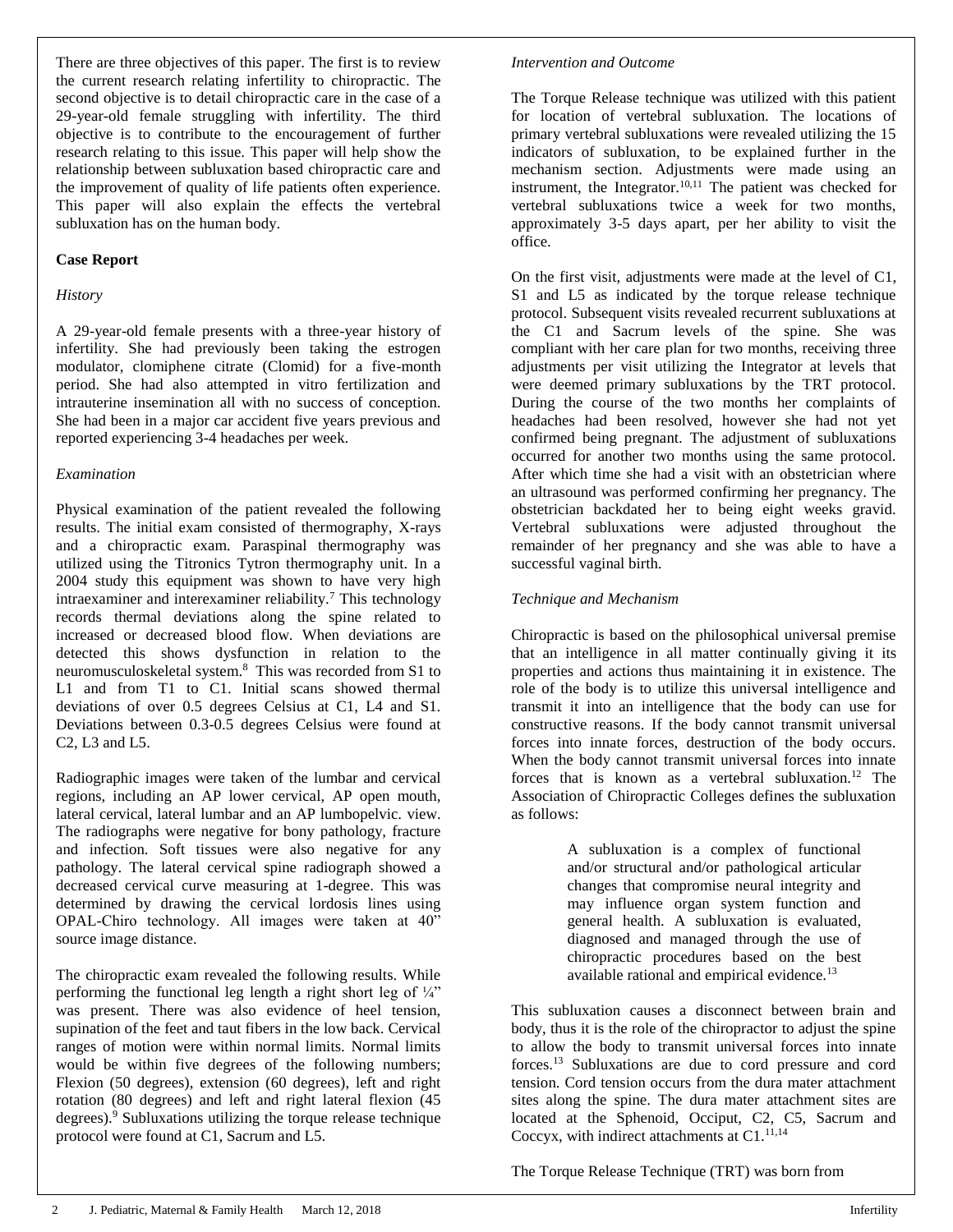research to combine the philosophical grounds of chiropractic and the scientific evidence. Dr. Jay Holder created TRT in the early 1990's. TRT was developed from six popular chiropractic techniques.<sup>11</sup>

There are 15 indicators of spinal subluxation. The first being palpation which is assessing for heat or tone differences along the spine. Functional leg length inequality (based on the neurological achilles reflex) allows the practitioner to check for a side of short leg Abductor tendency/adductor resistance will indicate a C2 subluxation on the side of greater resistance. Foot flare indicates anterior rotation of spinal segments with dural attachment. Foot pronation or supination indicates a subluxation of the trochanter. Heel tension will indicate a C2, C5, sacrum or coccyx subluxation. Abnormal breathing patterns that would include short inspirations or expirations, wheezing, asymmetrical rising of the diaphragm would indicate signs of vertebral subluxation. Sustained paraspinal contractions would indicate increased sympathetic tone. Congestive tissue tone and postural faults would indicate presence of subluxation. Cervical syndrome would indicate C1 or C5 subluxations. Bilateral cervical syndrome would indicate an occiput, C1, C5, T6, Sacrum or coccyx subluxation. A Derefield test would indicate a pelvic subluxation. Abnormal heat radiation would indicate abnormal sympathetic tone and a wrong-un test would indicate a C1 subluxation.<sup>10,11,14</sup>

TRT consists of multiple priorities to check the most common places of subluxations. Priority one consists of Coccyx, Sphenoid, Occiput and Sacrum. Priority two consists of C1, C5, Occiput, T6, Sacrum, Coccyx and Sphenoid. Priority three consists of sacrum, ilium, trochanter, & pubic bone. The following priorities consist of checking C2, C7, L3, L5 and other segments of the spine.<sup>10,11,14</sup> Pressure tests are used to determine the exact line of drive and torque.<sup>11</sup>

TRT utilizes an adjusting instrument called the Integrator. The following is an excerpt from the Torque Release Technique Manual about the integrator;

The Integrator™ is the only chiropractic adjusting instrument that was developed out of randomized clinical trial, blinded and with placebo control. The study was designed by Robert Duncan, Ph. D., biostatistician, at the University of Miami School of Medicine, together with the Holder Research Institute and founded in part by a grant from the Florida Chiropractic Society. Years of development, testing and design went into creating an instrument that would deliver that 3rd dimensional dynamic that adjusting by hand embraced but that no other instrument in chiropractic delivered; "TORQUE" and "RECOIL". THE INTEGRATOR reproduces the entire thrust and movement components of TOGGLE RECOIL, the classic Chiropractic Method of adjusting by hand at a speed of  $1/10,000$ th of a second.<sup>14</sup>

# **Discussion**

# *Review of Literature*

A literature search in the Index to Chiropractic Literature using the keywords infertility, chiropractic and fertility resulted in 33 articles being found. Many cases were shown to be effective utilizing chiropractic care and infertility, with many different techniques being represented.

Dr. Schwanz and Schwanz described a case of a 29-year-old female schoolteacher with an 8-year history of infertility. She presented with a 2-week history of low back pain and left leg pain, which radiated down to the sole of her foot. She denied the usage of birth control in the past. She stated her menstrual cycle typically lasted between 40-60 days on average. Using the Gonstead Technique adjustments were made to correct vertebral subluxations. The patient was seen once a week, approximately 5-6 days apart. Adjustments were made over the course of four weeks at which time it was reported the patient was pregnant.<sup>15</sup>

In 2008, Dr, Sims detailed the case of a 23-year-old female presenting with infertility, low back pain and amenorrhea. She had been on birth control since she was 17-years-old. A urinalysis and complete blood count was performed by her gynecologist one-month prior, with all returning normal levels. Using Diversified technique she was checked and adjusted for vertebral subluxations. After three and half months the patient started menstruating. After four and half months of care the patient reported testing positive to three over the counter pregnancy tests. A urinalysis was then shown to be positive for HCG and an ultrasound confirmed the results.<sup>16</sup>

Dr. Liz Anderson-Peacock reported the case of two females in their mid thirties who presented with a history of infertility. The 35-year-old female reported a chief complaint of low back pain while the 36-year-old female reported having a fully blocked left fallopian tube, a partially blocked right fallopian tube and dysmenorrhea. Subluxations were detected using the TRT protocol and adjusted using the Integrator. The first patient was very irregular with the frequency of care, underwent surgery and was vaccinated during this time but after approximately three months of care reported being pregnant. The second patient was consistent with care and two weeks after her 11th visit reported being pregnant.<sup>17</sup>

Dr. Martin Rosen highlighted a case using the sacro-occipital technique. A 34-year-old woman presented with a variety of conditions including infertility. After being unable to conceive naturally with her first child but achieved success after utilizing in vitro fertilization. Sacro-Occipital Technique assessment, adjustments and blocking were performed with this patient. After approximately 4-5 weeks of care the patient was able to report that for the first time ever she was able to have a natural conception.<sup>18</sup>

As previously stated many techniques have been shown effective. This case as reported by Dr. Shelley resulted in conception utilizing the Directional Non-Force Technique (D.N.F.T). A 32-year old female sought chiropractic care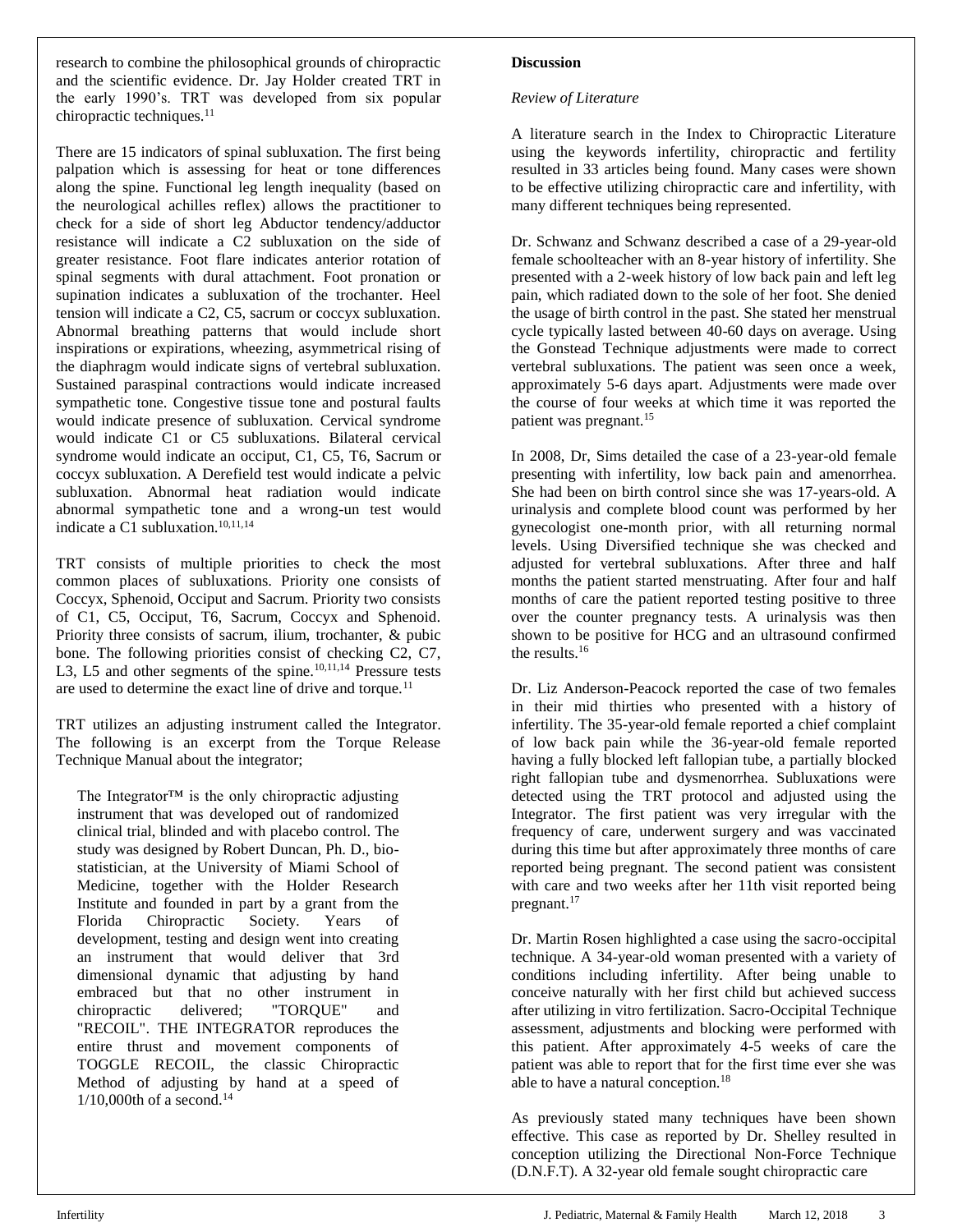after trying conventional medicine. She had previously attempted using the drug Clomid, artificial insemination and detailed fertility testing with no success. Three weeks prior to starting care she underwent in vitro fertilization, which also failed. She and her husband had been attempting to become pregnant for two years. After receiving chiropractic care for six weeks, a second in vitro fertilization attempt was made. Roughly two weeks later a pregnancy test confirmed her pregnancy.<sup>5</sup>

A 27-year-old female presented with infertility due to anovula. Authored by Drs. Lombardi and Revels, this patient sought chiropractic for not only infertility, but also low back pain, headaches, neck pain, mid-back pain, sinus problems, sore throat and dizziness. To manage the infertility, she was taking several medications, which consisted of clomiphene citrate (Clomid) to induce ovulation; estradiol, which acts as growth hormone for tissue of the reproductive organs; prenatal dha (prenatal vitamin); and ethinyl estradiol (Levora). Her previous child was born via emergency csection. The initial portion of her care plan consisted of three visits a week for eight weeks. Mirror image adjustments utilizing Thompson drops and diversified adjustments were made. After approximately 19 adjustments the patient found out she had conceived. During the month of conception the patient reported she had stopped taking her infertility medication.<sup>19</sup>

Another study utilizing the diversified technique was reported by Drs. Borkhuis and Crowell. Patient was a 31 year-old female reporting a 3-year history of infertility, menstrual pain, heavy bleeding and cycles frequently lasting only two weeks. She also reported upper back and neck pain and migraines. The patient was seen twice a week for six weeks. After under a month of care the patient reported being pregnant and reduced migraine headaches.<sup>20</sup>

In 2012, Drs. Wolcott and Hughes detailed the case of an infertile 28-year-old female with a history of ovarian cancer. She reported not being able to conceive for a two-year period of time. At the age of 19, she had to surgically remove her right ovary and was left with ¾ of her left ovary functioning. Prior to chiropractic she attempted to become fertile using the drugs Clomid and Perganol. After her initial exam and history, she received high velocity low amplitude diversified adjustments for an initial plan of 12-15 visits. After 14 visits the patient reported being pregnant. She continued to receive chiropractic adjustments throughout her pregnancy and delivered her baby without complication vaginally.<sup>21</sup>

Drs. Stone-McCoy and Abbott published a case of a woman diagnosed with polycystic ovary syndrome six months prior and deemed infertile by her medical doctor. She denied any other symptomatology and reported overall good health. This patient was adjusted utilizing the diversified method over a course of two months, at which time her medical doctor had confirmed she was pregnant. The estimated date of conception was between her 2nd and 5th visit.<sup>22</sup>

#### *Medical Management*

Conventional medicine treats infertility with an array of drugs and surgery. Some of the most common drugs used are

Clomiphine Citrate (Clomid), which is used to induce ovulation. Other drugs are used to prevent egg release from the ovaries. The common drugs of that function are Crinone progesterone, a variety of vaginal gels and Lupron.<sup>23,24</sup> There are also a variety of surgeries used to encourage conception. Laparoscopies are common procedures to allow doctors to examine the abdominal and reproductive organs for cysts, adhesions, fibroids or other pathology. Two other common surgical procedures are intrauterine insemination (IUI) and in vitro insemination (IVF). IVF is often performed when the patient is experiencing cervical narrowing, low sperm counts or fallopian tube blockage. In an IVF procedure the egg is retrieved from the female and fertilization happens outside the body. If there is successful fertilization an embryo transfer will take place. IUI is most often performed when a patient has endometriosis, anovulation, immunological abnormalities or if the etiology is unknown. The egg is left in place and fertilized by placing highly motile sperm in the cervix or uterine cavity. $24,25$  In the case presented multiple allopathic treatments were attempted (Clomid, IUI, IVF) all with no success.

#### *Complementary and Alternative Medicine*

There are many different treatments listed throughout literature about treating infertility alternatively including acupuncture and different herbal medicines as some of the most popular. Acupuncture inserts needles into different points in the body along what are called channels or meridians. This treatment does not claim to directly treat infertility but rather treat some of the underlying issues that may be contributing to infertility such as hypothyroidism, tubal adhesions or decreased blood flow to the endometrium.<sup>26</sup> Another very popular treatment is herbal medicines. Herbal medicine has been used for thousands of years to help with different health ailments. Herbs are considered a very safe alternative to conventional medicine and help the functions of ovulation process. Vitex and red clover are some of the most herbs to treat infertility. It is reported that herbal medicine helps enhance the function of gonadotropins and can be effective when combining them with IUI and IVF. $27$  Herbal medicine and acupuncture are often combined to treat infertility.

#### *Mechanism of Vertebral Subluxation*

Many different models of subluxation exist in chiropractic literature, as Dr. Kent describes in his Models of Subluxation: A Review. In this publication he addresses some of the most popular and scientifically defendable models. One of which is the dysafferentation model of subluxation. This model suggests that when aberrant motion in the spine occurs that that will result in aberrant input into the brain. As Dr. Kent states "garbage in, garbage out." In addition to this is the affect that aberrant motion has on the mechanoreceptors along the spine. Mechanoreceptors will increase nociceptive input into the central nervous system that in turn will increase the sympathetic response of the body. Increased sympathetic response and tone has been shown to negatively affect many processes of the body.<sup>28</sup>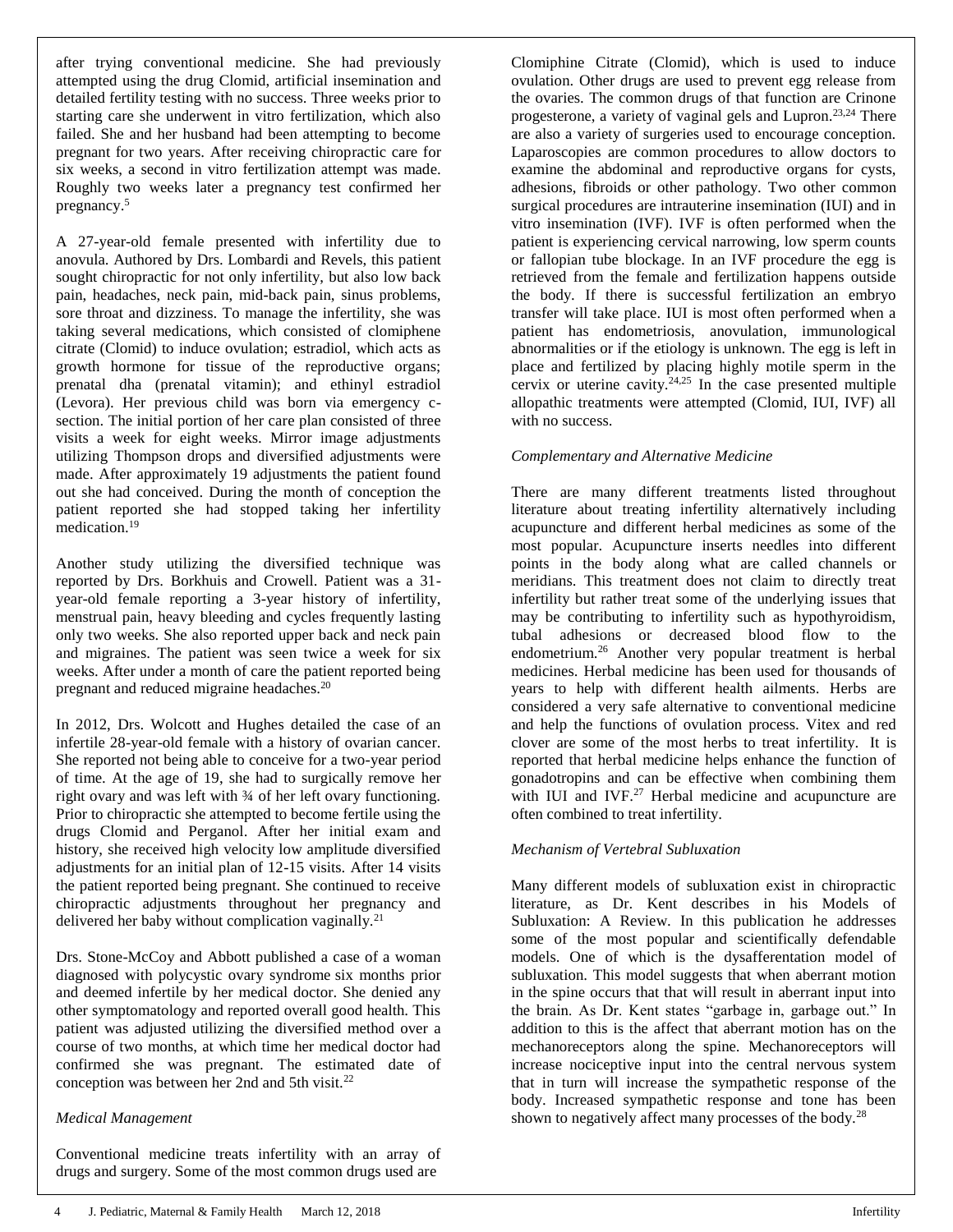#### *Limitations*

This study was limited in that it was only one single case being presented. More time could have been spent pre and post adjustment to measure the presence of the subluxation, the effects of the adjustment on the body as a whole and the adjustment's affect on the subluxation.

# **Conclusion**

This study helps show the clinical application of chiropractic care and infertility. While chiropractic does not treat infertility, studies have shown the vertebral subluxation and their effect on the autonomic nervous system. The ability of the nervous system to work more efficiently can lead to many desired benefits. The evidence of this case being that after multiple failed conventional medical treatments, 16 chiropractic adjustments over a span of 55 days resulted in a once infertile female being able to conceive a child and carry the baby to term. Chiropractic is a safe, effective, low cost option for those seeking a natural conception. This is once again not intended to imply that chiropractic treats infertility; again chiropractic addresses vertebral subluxations causing a lack of neural integrity, which once corrected result in the ability of the body's nervous system to heal itself. This article should further encourage the scientific community to seek further research into the effectiveness of chiropractic care and infertility.

# **References**

- 1. Berkow, Robert, MD, Fletcher, Andrew J, MB, et al. Infertility, The Merck Manual (1661-1671).
- 2. Souza, T. Differential diagnosis and management for the chiropractor: protocols and algorithms. 4th ed. Sudbury: Jones and Bartlett Publishers, 2009. 1055-56p.
- 3. Chandra A, Martinez GM, Mosher WD. USDHHS. Vital and Health Statistics [homepage on the Internet]. 2005 [cited 2017 Nov 17 ].;23(25) Available from: United States Government, Department of Health and Human Services
- 4. Hall T. Study speeds up biological clocks/Fertility rates dip after women hit 27. San Francisco Gate. 2002 Apr [cited 3 Dec 2016]. Available from: [http://www.sfgate.com/health/article/Study-speeds-up](http://www.sfgate.com/health/article/Study-speeds-up-biological-clocks-Fertility-2843352.php)[biological-clocks-Fertility-2843352.php](http://www.sfgate.com/health/article/Study-speeds-up-biological-clocks-Fertility-2843352.php)
- 5. Shelley J. Healthy pregnancy in a previously infertile patient following D.N.F.T. chiropractic care: a case report. Ann Vert Sublux Res [Internet]. 2003[Cited 2016 Nov 17];1(1):1-7.
- 6. Connolly MP, Hoorens S, Chambers GM. The costs and consequences of assisted reproductive technology: an economic perspective. Hum Reprod [Internet]. 2010 [cited 2016 Dec 3];16(6):603-13.
- 7. Owens EF, Hart JF, Donofrio JJ, Haralambous J, Mierzejewski E. Paraspinal skin temperature patterns: an interexaminer and intraexaminer reliability study. J Manipulative Physiol Ther. [Internet]. 2004 [cited 2016 Dec 3]; 27(3):155-59.
- 8. McCoy, M. Paraspinal Thermography in the Analysis and Management of Vertebral Subluxation: A Review of the Literature. Ann Vert Sublux Res [Internet]. 2011 [cited 2016 Nov 17];57-66.

9. Singh AP. Range of motion of cervical spine [Internet]. United States: Bone and Spine; 2016 October 18 [cited 2016 Dec 3]. Available from:

<http://boneandspine.com/range-motion-cervical-spine/>

- 10. Nadler A, Holder JM, Talsky M. Torque Release Technique: A technique model for chiropractic's second century. J Can Chiropr Assoc [Internet]. 1998 [cited 2016 Dec 3]; 3(1).
- 11. Shriner S. A review of torque release technique. Ann Vert Sublux Res[Internet]. 2012 [cited 2016 Nov 17];72- 76.
- 12. Stephenson RW. Chiropractic textbook. Davenport: Palmer School of Chiropractic; 1927.
- 13. World Federation of Chiropractic. Adoption of ACC paradigm [Internet]. Paris, France: World Federation of Chiropractic; 2001 May 23 [cited 2016 Dec 3]
- 14. Holder, J. Torque Release Technique. Seminar notes. 2014.
- 15. Schwanz J, Schwanz JT. Female Infertility and Subluxation-Based Gonstead Chiropractic Care: A Case Study and Selective Review of the Literature. J. Pediatr, Matern & Fam Health [Internet]. 2012 [cited 2016 Nov 17]; 85-94.
- 16. Sims LE, Lee J. Resolution of infertility in a female undergoing subluxation based chiropractic care: case report & review of literature. Ann Vert Sublux Res [Internet]. 2008 [cited 2016 Nov 17];1-6.
- 17. Anderson-Peacock, E. Reduction of vertebral subluxations using torque release technique with changes in fertility: Two case reports. Ann Vert Sublux Res [Internet]. 2003[cited 2016 Nov 17];1(1):1-6.
- 18. Rosen MG. Sacro occipital technique management of a thirty four year old woman with infertility. Ann Vert Sublux Res [Internet]. 2003 [cited 2016 Nov 17];1(1):1- 6.
- 19. Lombardi P, Revels K. Resolution of infertility following subluxation based chiropractic care: a case report. Ann Vert Sublux Res [internet]. 2015 [cited 2016 Nov 17];2(1):99-107.
- 20. Borkhuis S., Crowell M., Resolution of Infertility in a 31-Year-Old Female Undergoing Chiropractic Care for the Reduction of Vertebral Subluxation: A Case Report. Ann Vert Sublux Res [Internet]. 2013 [cited 2016 Nov 17];(4):78-83.
- 21. Wolcott E., Hughes M. Healthy Pregnancy Following Chiropractic Care in Ovarian Cancer Patient After 2 Years of Infertility: A Case Report. Ann Vert Sublux Res. 2012 [cited 2016 Nov 17];(1):12-15.
- 22. Stone-McCoy P., Abbott G. Resolution of Infertility, Healthy Pregnancy and Delivery in a Patient Previously Diagnosed with Polycystic Ovarian Syndrome: A Case Report and Selective Review of Literature. Ann Vert Sublux Res. 2012 [cited 2016 Nov 17]; 26-30.
- 23. Internet Health Resources. Infertility Resources, Infertility Drugs and Medication, [cited 2016 Nov 17]. [http://www.ihr.com/infertilty/drugs.html.](http://www.ihr.com/infertilty/drugs.html)
- 24. Kaminski T.M. Female Infertility and Chiropractic Wellness Care: A Case Study on the Autonomic Nervous System Response while under Subluxation-Based Chiropractic Care and Subsequent Fertility. Ann Vert Sublux Res [Internet]. 2003 [cited 2016 Nov 17];1(1):1- 10.